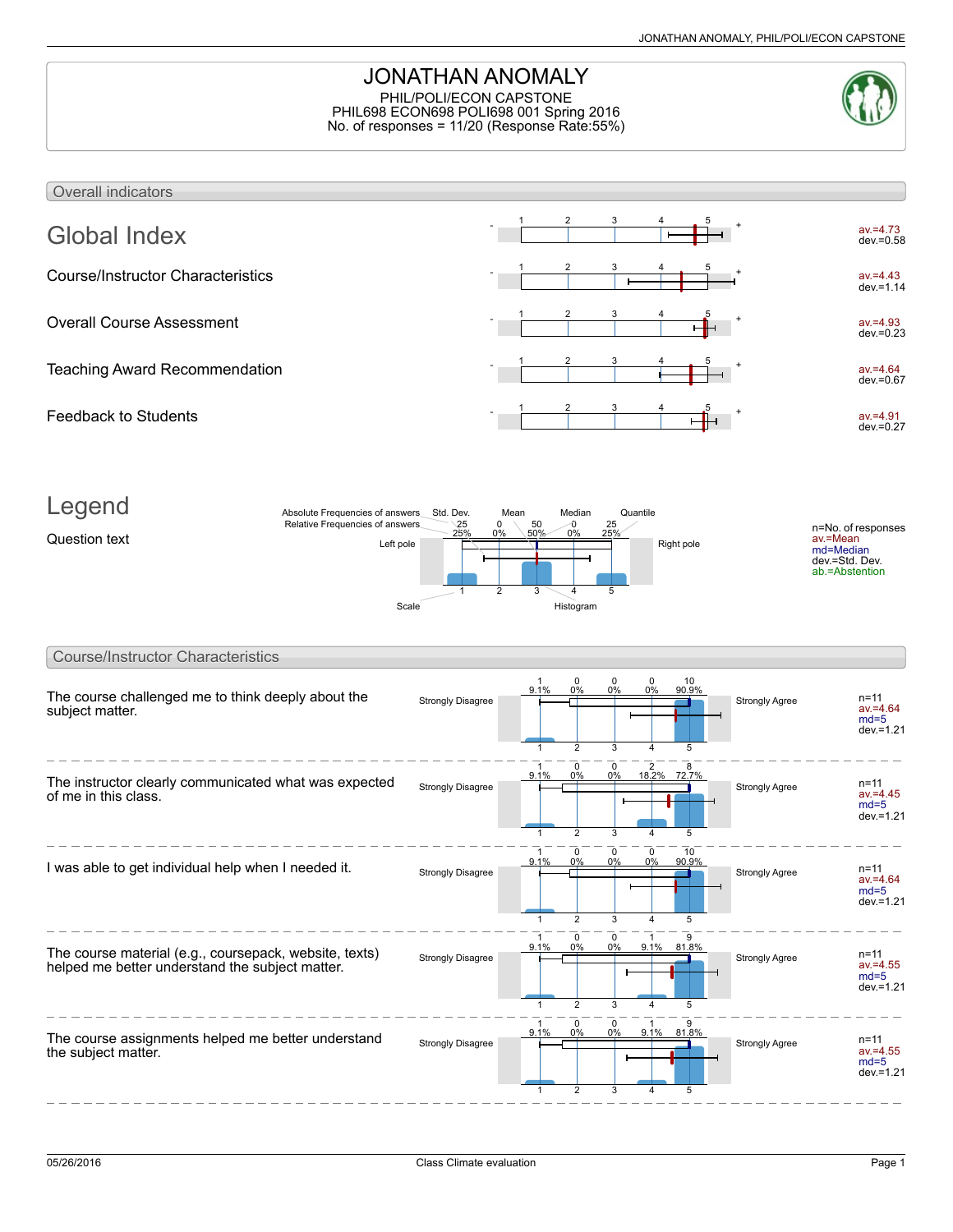| The instructor evaluated my work fairly.                                                 | <b>Strongly Disagree</b> | 0<br>$\mathbf 0$<br>$\overline{4}$<br>-1<br>9.1%<br>0%<br>0%<br>36.4%<br>54.5%<br>$\overline{2}$<br>3<br>5<br>1<br>4           | <b>Strongly Agree</b> | $n = 11$<br>$av = 4.27$<br>$md=5$<br>$dev = 1.19$ |
|------------------------------------------------------------------------------------------|--------------------------|--------------------------------------------------------------------------------------------------------------------------------|-----------------------|---------------------------------------------------|
| The instructor showed concern about whether students<br>learned the material.            | <b>Strongly Disagree</b> | 0<br>0<br>-1<br>3<br>9.1%<br>0%<br>27.3% 63.6%<br>0%<br>$\overline{2}$<br>3<br>5<br>1<br>4                                     | <b>Strongly Agree</b> | n=11<br>$av = 4.36$<br>$md=5$<br>$dev = 1.21$     |
| The instructor expressed ideas clearly.                                                  | <b>Strongly Disagree</b> | $\mathbf 0$<br>0<br>0%<br>0%<br>81.8%<br>9.1%<br>9.1%<br>$\overline{2}$<br>3<br>4<br>5<br>-1                                   | <b>Strongly Agree</b> | $n = 11$<br>$av = 4.55$<br>$md=5$<br>$dev = 1.21$ |
| The instructor showed enthusiasm for the subject<br>matter.                              | <b>Strongly Disagree</b> | $\mathbf 0$<br>0<br>0<br>10<br>9.1%<br>0%<br>0%<br>90.9%<br>0%<br>2<br>3<br>5<br>$\mathbf{1}$<br>4                             | Strongly Agree        | $n = 11$<br>$av = 4.64$<br>$md=5$<br>$dev = 1.21$ |
| The instructor showed enthusiasm for teaching the<br>class.                              | <b>Strongly Disagree</b> | $\mathbf 0$<br>$\mathbf 0$<br>0<br>1<br>10<br>9.1%<br>0%<br>0%<br>0%<br>90.9%<br>2<br>3<br>$\overline{4}$<br>5<br>$\mathbf{1}$ | <b>Strongly Agree</b> | n=11<br>$av = 4.64$<br>$md=5$<br>$dev = 1.21$     |
| The instructor treated all students with respect.                                        | <b>Strongly Disagree</b> | $\mathbf 0$<br>0<br>3<br>27.3%<br>63.6%<br>0%<br>0%<br>9.1%<br>$\overline{2}$<br>3<br>$\mathbf{1}$<br>5<br>4                   | <b>Strongly Agree</b> | $n = 11$<br>$av = 4.36$<br>$md=5$<br>$dev = 1.21$ |
| The instructional techniques engaged me with the<br>subject matter.                      | <b>Strongly Disagree</b> | 0<br>0<br>9.1%<br>0%<br>0%<br>36.4% 54.5%<br>$\overline{2}$<br>3<br>4<br>5                                                     | <b>Strongly Agree</b> | $n = 11$<br>$av = 4.27$<br>$md=5$<br>$dev = 1.19$ |
| The instructor provided me with helpful feedback on my<br>performace.                    | Strongly Disagree        | $\mathbf 0$<br>0<br>-1<br>4<br>36.4% 54.5%<br>9.1%<br>0%<br>0%<br>$\overline{2}$<br>5<br>1<br>3<br>4                           | <b>Strongly Agree</b> | n=11<br>$av = 4.27$<br>$md=5$<br>$dev = 1.19$     |
| This course was very exciting to me intellectually.                                      | <b>Strongly Disagree</b> | $\mathbf 0$<br>$\mathbf 0$<br>10<br>0<br>1<br>$9.1\%$<br>0%<br>0%<br>0%<br>90.9%<br>$\overline{2}$<br>3<br>4<br>5<br>-1        | <b>Strongly Agree</b> | $n = 11$<br>$av = 4.64$<br>$md=5$<br>dev.=1.21    |
| Rate the grading standards of this course compared with<br>others you have taken at UNC. | Very Easy                | 0<br>0<br>2<br>6<br>0%<br>18.2% 54.5%<br>0%<br>27.3%<br>$\overline{2}$<br>3<br>5<br>$\mathbf{1}$<br>$\overline{4}$             | Most Rigorous         | $n = 11$<br>$av = 4.09$<br>$md=4$<br>$dev=0.7$    |
| Rate the workload required in this course compared with<br>others you have taken at UNC. | Very Easy                | 0<br>0<br>2<br>7<br>18.2%<br>63.6% 18.2%<br>0%<br>0%<br>$\overline{2}$<br>$\mathbf{1}$<br>3<br>5<br>$\overline{4}$             | Most Rigorous         | $n = 11$<br>$av = 4$<br>$md=4$<br>$dev = 0.63$    |
| <b>Overall Course Assessment</b>                                                         |                          |                                                                                                                                |                       |                                                   |
| Overall, this course was excellent.                                                      | <b>Strongly Disagree</b> | $\pmb{0}$<br>0<br>$\mathbf 0$<br>$\mathbf{1}$<br>10<br>90.9%<br>9.1%<br>0%<br>0%<br>0%<br>5<br>2<br>3<br>4                     | <b>Strongly Agree</b> | n=11<br>$av = 4.91$<br>$md=5$<br>$dev = 0.3$      |

 $\begin{array}{cccccccccccccc} \bot & \bot & \bot & \bot & \bot & \bot & \bot \end{array}$ 

---------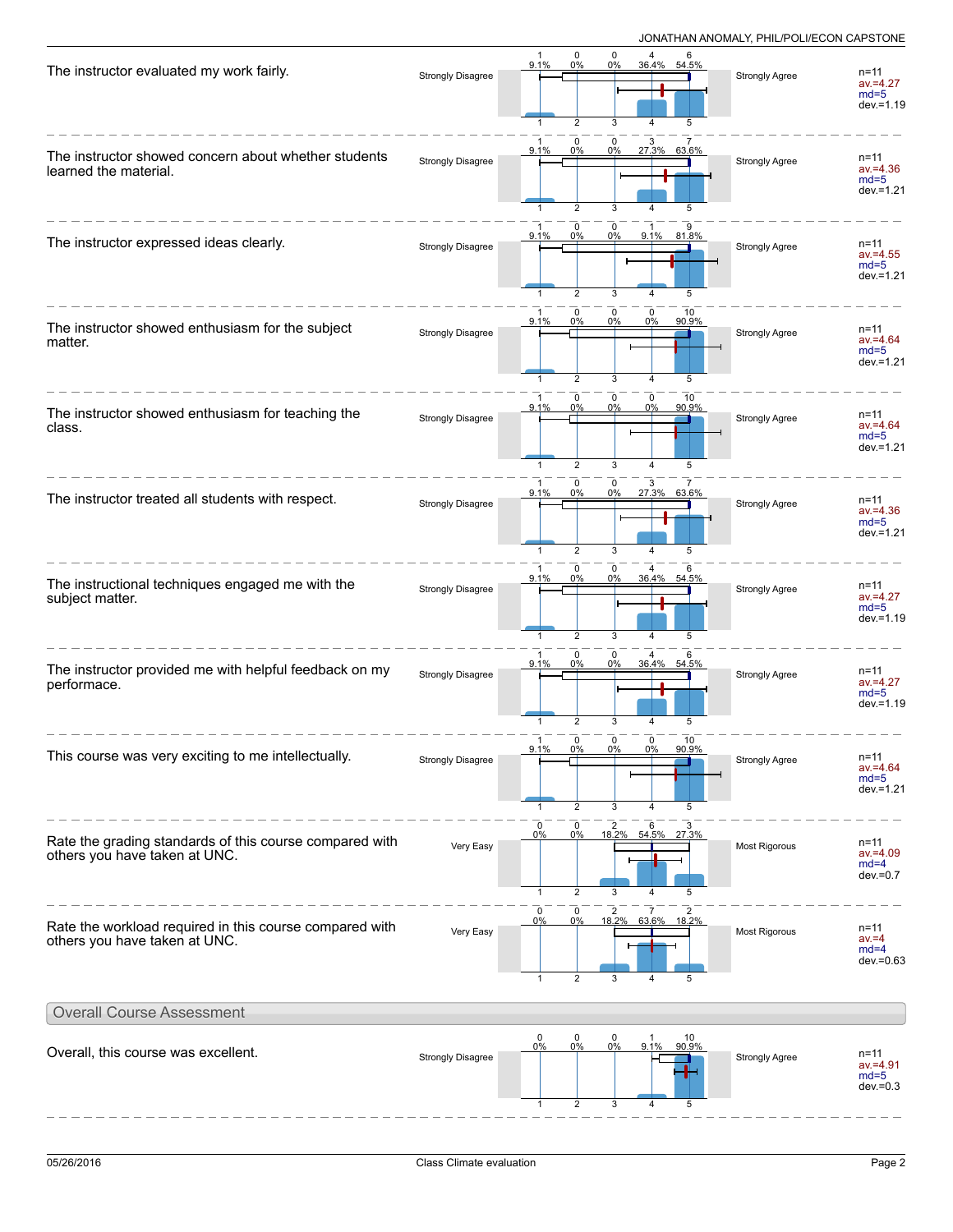| Overall, this instructor was an effective teacher.                                                                   | <b>Strongly Disagree</b> | 0<br>0%                         | 0<br>0%                                               | 0<br>0%                     | 0<br>0%             | 11<br>100%                 | <b>Strongly Agree</b> | $n = 11$<br>$av = 5$<br>$md=5$<br>$dev = 0$      |
|----------------------------------------------------------------------------------------------------------------------|--------------------------|---------------------------------|-------------------------------------------------------|-----------------------------|---------------------|----------------------------|-----------------------|--------------------------------------------------|
| Overall, I learned a great deal from this course.                                                                    | <b>Strongly Disagree</b> | $\mathbf 0$<br>0%               | $\overline{2}$<br>$\mathbf 0$<br>0%<br>$\overline{2}$ | 3<br>$\mathbf 0$<br>0%<br>3 | $\overline{1}$<br>4 | 5<br>10<br>9.1% 90.9%<br>5 | <b>Strongly Agree</b> | $n = 11$<br>$av = 4.91$<br>$md=5$<br>$dev = 0.3$ |
| The instructor held class meetings consistent with the<br>official schedule published for this course.               | <b>Strongly Disagree</b> | 0<br>0%                         | 0<br>0%<br>$\overline{2}$                             | 0<br>0%<br>3                | 9.1%<br>4           | 10<br>90.9%<br>5           | Strongly Agree        | $n = 11$<br>$av = 4.91$<br>$md=5$<br>$dev = 0.3$ |
| Please estimate the average number of hours per week that you spent outside of class on work related to this course. |                          |                                 |                                                       |                             |                     |                            |                       |                                                  |
|                                                                                                                      | 0                        |                                 |                                                       |                             |                     |                            | 0%                    | $n = 11$                                         |
|                                                                                                                      | $1 - 3$                  |                                 |                                                       |                             |                     |                            | 36.4%                 |                                                  |
|                                                                                                                      | $4 - 6$                  |                                 |                                                       |                             |                     |                            | 45.5%                 |                                                  |
|                                                                                                                      | $7 - 9$                  |                                 |                                                       |                             |                     |                            | 9.1%                  |                                                  |
|                                                                                                                      | $10-12$                  |                                 |                                                       |                             |                     |                            | 9.1%                  |                                                  |
|                                                                                                                      | more than 12             |                                 |                                                       |                             |                     |                            | 0%                    |                                                  |
|                                                                                                                      |                          | $\sim$ 1.1.1. $\sim$ 1.1.1.1.0. |                                                       |                             |                     |                            |                       |                                                  |

#### About how many times this semester have you met with the instructor outside of class?

| 0            | $n = 11$<br>0% |  |
|--------------|----------------|--|
| $1 - 3$      | 81.8%          |  |
| $4-6$        | 18.2%          |  |
| $7-9$        | 0%             |  |
| $10 - 12$    | 0%             |  |
| more than 12 | 0%             |  |

Comments on overall assessment of this course.

- Jonny Anomaly represents what the humanities should be. Intelligent, critical, and not afraid to tell you you are wrong. In a world where professors pander to students, Professor Anomaly demands respect and attention.
- Really enjoyed this class! I thought the class discussions were thought provoking. The class was a bit big considering the discussionbased structure, but overall it was one of my favorite classes this semester!
- $\blacksquare$ The class size was too large. In a discussion-based class, it's extremely difficult to have your voice heard (especially when volunteering requires a lot of forethought) when you have to compete with 30 other students to get the chance to speak.
- This course has challenged me intellectually. It has forced me to escape my analytical mind and view the world through a philosophical, economical, and political lens. In keeping an open mind, the course has encouraged me beyond my comfort zone of thought. The course material has not only enabled me to form opinions about current issues, but it has enabled me to justify my beliefs.
- This is the second PPE course I have taken with Prof. Anomaly, and unfortunately, it will probably be my last. Anomaly is an extremely effective instructor and is able to facilitate level-headed, rigorous discussions even on the most controversial topics. This probably sounds like pandering, but I felt like I grew intellectually during every class.
- When I registered for this course I was unaware that I would have to travel to Duke for over half of the semester. If I have to travel to another campus for a class I should not have to pay \$3 each way to take the Robertson bus. Especially since Professor Anomaly decided that that the Duke students did not need to travel to UNC after spring break. Duke students do not have to pay for their Robertson passes so I think it would have been more fair if they had had to travel to UNC.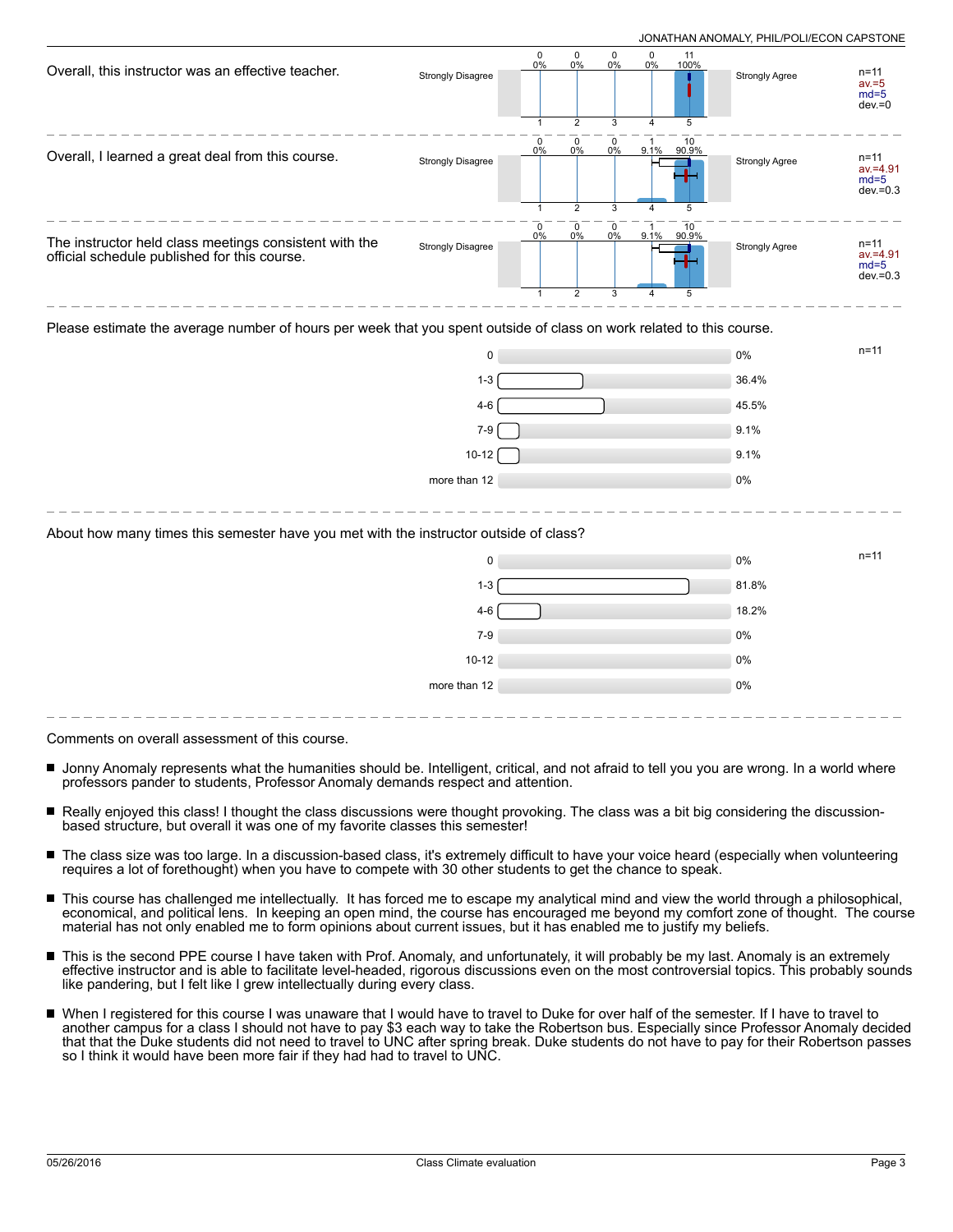

#### Other Information

What grade do you think you will get in this course?

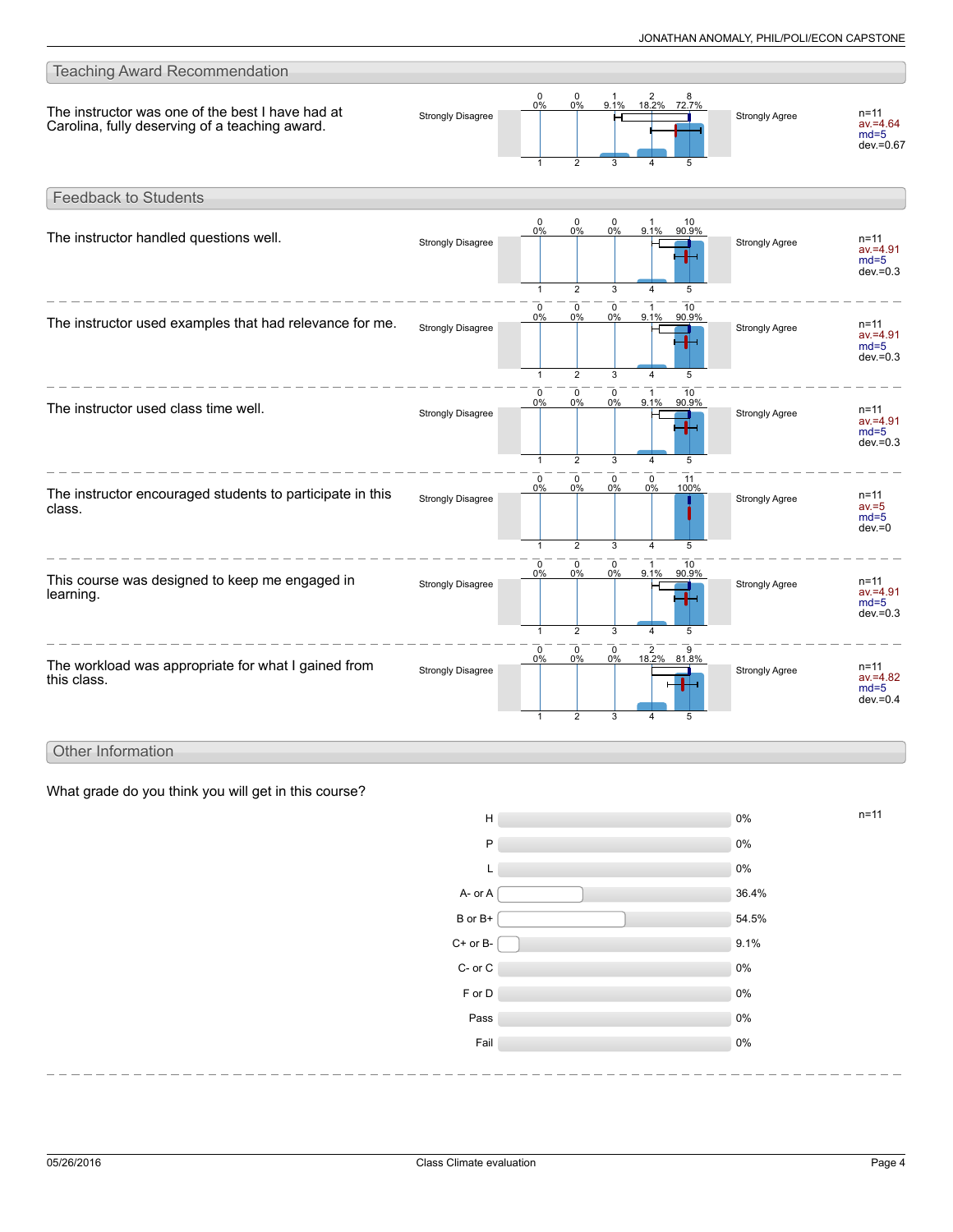# Is this a required course for you?

**n=11** 100% n=11

No 2008 and 2008 and 2008 and 2008 and 2008 and 2008 and 2008 and 2008 and 2008 and 2008 and 2008 and 2008 and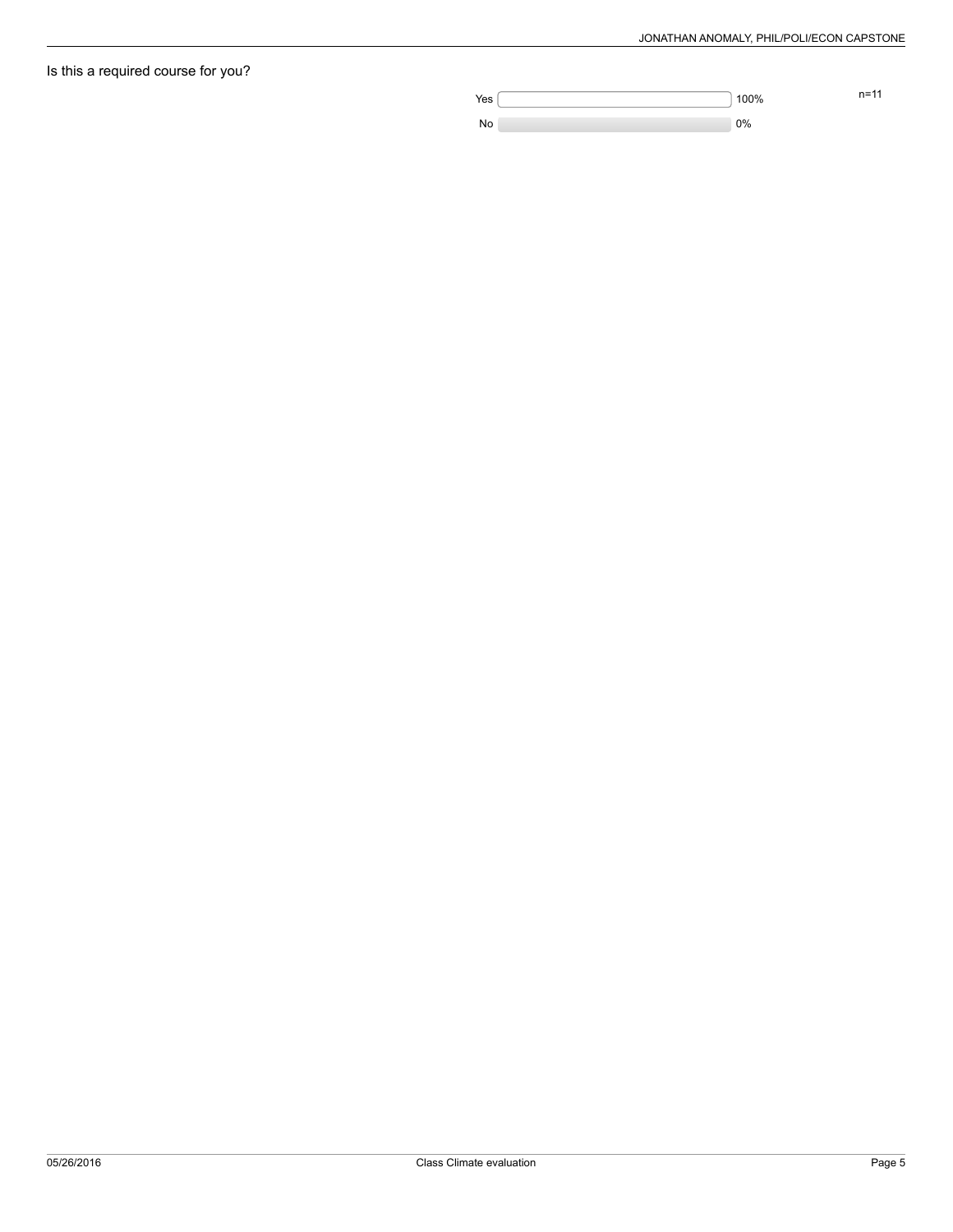# Profile

ń

Name of the course: (Name of the survey)

Subunit: College of Arts and Sciences Name of the instructor: JONATHAN ANOMALY PHIL/POLI/ECON CAPSTONE

Comparative line: PHIL Dept Avg 2016 Spring

Values used in the profile line: Mean

### Course/Instructor Characteristics

| The course challenged me to think deeply about the<br>subject matter.                                        | Strongly<br>Disagree        |   | <b>Strongly Agree</b> |
|--------------------------------------------------------------------------------------------------------------|-----------------------------|---|-----------------------|
| The instructor clearly communicated what was<br>expected of me in this class.                                | Strongly<br>Disagree        |   | <b>Strongly Agree</b> |
| I was able to get individual help when I needed it.                                                          | Strongly<br><b>Disagree</b> |   | <b>Strongly Agree</b> |
| The course material (e.g., coursepack, website,<br>texts) helped me better understand the subject<br>matter. | Strongly<br>Disagree        |   | <b>Strongly Agree</b> |
| The course assignments helped me better<br>understand the subject matter.                                    | Strongly<br><b>Disagree</b> | Ī | <b>Strongly Agree</b> |
| The instructor evaluated my work fairly.                                                                     | Strongly<br>Disagree        |   | <b>Strongly Agree</b> |
| The instructor showed concern about whether<br>students learned the material.                                | Strongly<br>Disagree        |   | <b>Strongly Agree</b> |
| The instructor expressed ideas clearly.                                                                      | Strongly<br>Disagree        |   | <b>Strongly Agree</b> |
| The instructor showed enthusiasm for the subject<br>matter.                                                  | Strongly<br>Disagree        |   | <b>Strongly Agree</b> |
| The instructor showed enthusiasm for teaching the<br>class.                                                  | Strongly<br><b>Disagree</b> |   | <b>Strongly Agree</b> |
| The instructor treated all students with respect.                                                            | Strongly<br>Disagree        |   | <b>Strongly Agree</b> |
| The instructional techniques engaged me with the<br>subject matter.                                          | Strongly<br>Disagree        |   | <b>Strongly Agree</b> |
| The instructor provided me with helpful feedback on<br>my performace.                                        | Strongly<br>Disagree        |   | <b>Strongly Agree</b> |
| This course was very exciting to me intellectually.                                                          | Strongly<br><b>Disagree</b> |   | <b>Strongly Agree</b> |
| Rate the grading standards of this course compared<br>with others you have taken at UNC.                     | Very Easy                   |   | <b>Most Rigorous</b>  |
| Rate the workload required in this course compared<br>with others you have taken at UNC.                     | Very Easy                   |   | <b>Most Rigorous</b>  |
|                                                                                                              |                             |   |                       |

| n=11<br>n=1116     | av.=4.64 md=5.00 dev.=1.21<br>av.=4.34 md=4.00 dev.=0.79    |  |
|--------------------|-------------------------------------------------------------|--|
| n=11<br>n=1116     | av.=4.45 md=5.00 dev.=1.21<br>$av = 4.11$ md=4.00 dev =0.99 |  |
| n=11<br>n=1060     | av.=4.64 md=5.00 dev.=1.21<br>av.=4.28 md=4.00 dev.=0.84    |  |
| n=11<br>n=1101     | av.=4.55 md=5.00 dev.=1.21<br>av.=4.06 md=4.00 dev.=0.94    |  |
| n=11<br>$n = 1114$ | av.=4.55 md=5.00 dev.=1.21<br>$av = 4.13$ md=4.00 dev =0.93 |  |
| n=11<br>n=1085     | av.=4.27 md=5.00 dev.=1.19<br>av.=4.13 md=4.00 dev.=0.96    |  |
| n=11<br>n=1112     | av.=4.36 md=5.00 dev.=1.21<br>av.=4.15 md=4.00 dev.=0.93    |  |
| n=11<br>n=1115     | av.=4.55 md=5.00 dev.=1.21<br>av.=4.04 md=4.00 dev.=1.02    |  |
| n=11<br>n=1116     | av.=4.64 md=5.00 dev.=1.21<br>av.=4.49 md=5.00 dev.=0.72    |  |
| n=11<br>n=1115     | av.=4.64 md=5.00 dev.=1.21<br>av.=4.42 md=5.00 dev.=0.78    |  |
| n=11<br>n=1115     | av.=4.36 md=5.00 dev.=1.21<br>av.=4.54 md=5.00 dev.=0.68    |  |
| n=11<br>n=1116     | av.=4.27 md=5.00 dev.=1.19<br>av.=3.92 md=4.00 dev.=1.12    |  |
| n=11<br>n=1078     | av.=4.27 md=5.00 dev.=1.19<br>ay.=4.00 md=4.00 dey.=1.05    |  |
| n=11<br>n=1106     | av.=4.64 md=5.00 dev.=1.21<br>av.=3.84 md=4.00 dev.=1.17    |  |
| n=11<br>n=1117     | av.=4.09 md=4.00 dev.=0.70<br>av.=3.48 md=3.00 dev.=0.75    |  |
| n=11<br>n=1115     | av.=4.00 md=4.00 dev.=0.63<br>av.=3.18 md=3.00 dev.=0.73    |  |

#### Overall Course Assessment